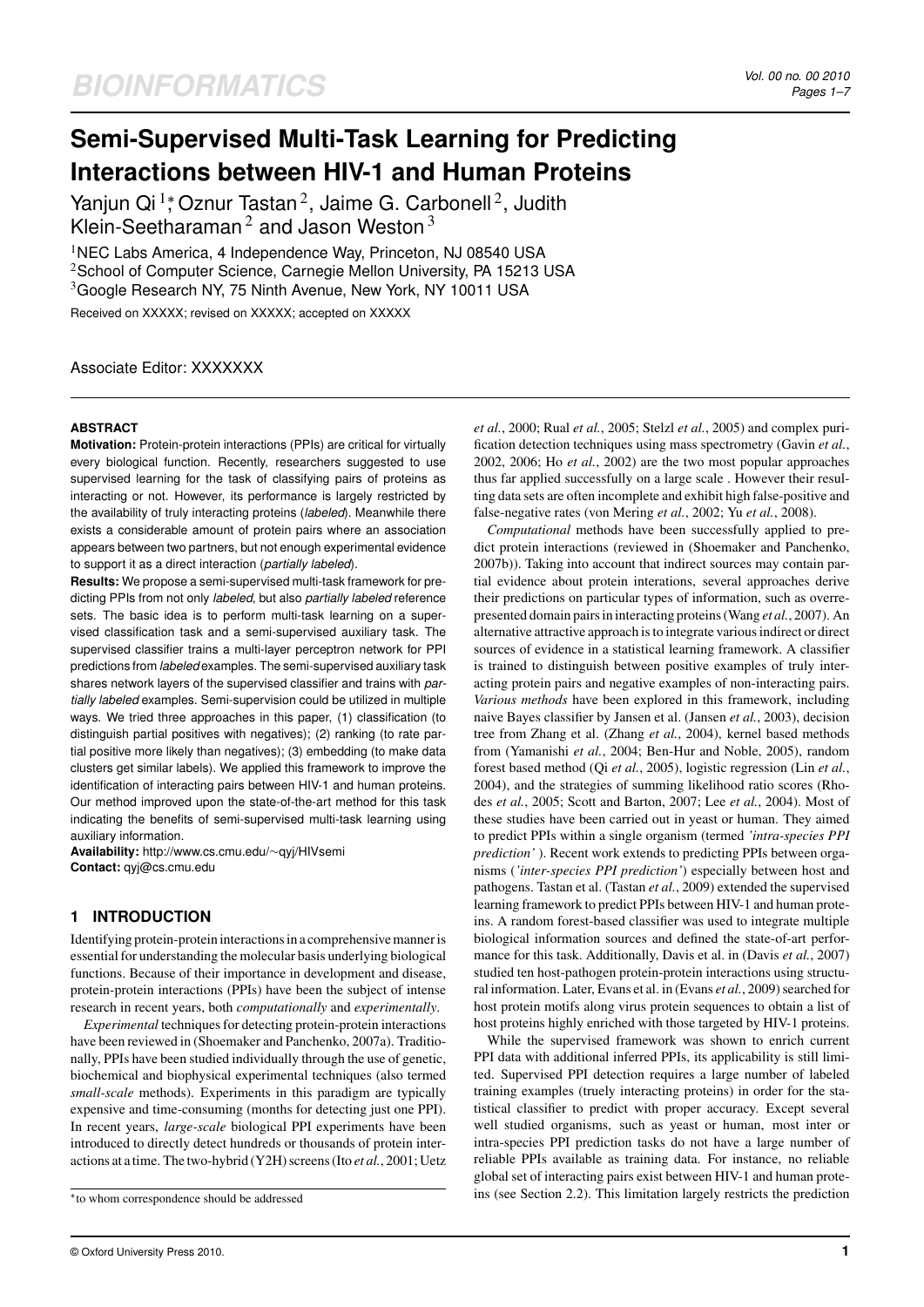

Fig. 1. Target problem: Predicting protein interactions between HIV-1 (organge squre) and human (grey circle). There exist weakly labeled interaction pairs from NIAID (dashed blue edges) and labeled interaction pairs from experts' annotation (solid blue edges). We aim to predict whether a given unknown human to HIV-1 protein pair (dashed green) interacts or not.

ability of current computational PPI algorithms. To conquer this limitation, recently semi-supervised approaches were proposed for computational protein-protein interaction predictions. Yip et al. (Yip and Gerstein, 2009) proposed to improve supervised predictions by adding pseudo examples from previous runs of predictions. However the predictions are prone to noise using this strategy.

It is sometimes possible to infer a relatively larger number of potentially interacting proteins, which may not have enough evidence to be confirmed as true positive labels. For instance, in the task of predicting PPIs between HIV-1 and human proteins, NIAID (Fu *et al.*, 2008) database retrieved protein pairs between HIV-1 protein and human protein from the scientific literature (details in Section 2). The extracted pairs are not experimentally-confirmed PPIs, but are very likely to have interaction relationships. From a "machine learning" perspective, these pairs are weakly labeled positive examples. In this case, an interesting question to ask is how to detect and add weakly-labeled pairs to improve computational PPI predictions.

In this paper we present a multi-task learning framework to make use of weakly-labeled examples together with conventionallylabeled PPI pairs. A semi-supervised task is introduced in a network consisting of multiple layer perceptron as an *auxiliary task*. We train supervised PPI classification and the semi-supervised auxiliary task under the same network *simultaneously*. We apply our method to predict the set of interacting proteins between HIV-1 and human proteins by information integration of multiple biological sources. Our method improves upon the previous approach applied for this task. The results indicate that with the proposed semi-supervised multitask approach, auxiliary information (weak labels) is able to improve the accuracy of the predictive models for PPIs between HIV-1 and human proteins.

The rest of the article is structured as follows. Section 2 describes the task of predicting PPIs between HIV-1 and human proteins and the available interacting data set in more details. Section 3 describes the semi-supervised multi-task learning framework. Section 4 presents the experimental results, and Section 5 concludes.

## **2 TARGET PROBLEM**

HIV-1 causes the disease of acquired immune deficiency syndrome (AIDS), which remains a serious and growing threat to public health (Trkola, Oct). Both HIV-1 transmission and infection are complex processes, where much remains to be elucidated. The HIV-1 RNA encodes only a handful of proteins; however it subverts the cellular machinery for its benefit. Virus-host protein-protein interactions are key in deciphering virus strategies, and such understanding may lead to designing novel ways to impede viral protein functions and thus reduce or eliminate HIV-1's potency as a deadly pathogen.

## 2.1 Information Integration with Multiple Data Sources

Recently, we made an attempt to predict the global set of interactions between HIV-1 and human host cellular proteins in (Tastan *et al.*, 2009). The task was to predict whether a given human to HIV-1 protein pair interacts or not. Thus it was formulated as a binary classification problem, where each protein pair belongs to either the "interaction" or "non-interaction" class. A random forest classifier was trained on a rich set of features including:

- co-occurrence counts of binding motifs to matched interacting domains;
- gene expression profile reflecting human gene expression patterns across HIV-1 samples: infected vs. uninfected;
- similarity in terms of cellular location, molecular function and biological process;
- similarity of HIV-1 protein to human protein's known binding human partners (in terms of localization/function/process);
- pairwise sequence similarity between HIV-1 and human protein or its known human binding partners;
- if the HIV-1 protein shares any post-translational modification with human binding partners of the human protein;
- similarity of tissue distributions:
- topological properties of the human protein in human protein interaction network, such as node degree;
- HIV-1 protein type;

All data sources and how they were converted into features representing protein pair between HIV-1 and human have been described previously in (Tastan *et al.*, 2009) and are available for download in our supplement web.

### 2.2 Partial Positive Labels from NIAID

The gold standard positive set we used in (Tastan *et al.*, 2009) were collected from NIAID (Fu *et al.*, 2008) database where interactions between HIV-1 and human proteins reported in the scientific literature were manually curated. It includes 2620 protein pairs involving 1406 human proteins and 17 HIV-1 proteins (15 HIV-1 proteins plus precursors of the envelope (env gp160) and gag (gag pr55)). Each interaction in the database is associated with keywords extracted from scientific literature reporting the interaction. Some of these keywords are strong such as "interacts with" and "binds" (we named this set as "GroupI" containing 955 protein pairs). While some other keywords are rather weak indicators of direct interactions such as "upregulates" or "inhibits" (this set of pairs was named as "GroupII" and included 1665 protein pairs). Our previous work (Tastan *et al.*, 2009) used those "GroupI" interactions (associated with strong keywords,  $(1)$ ) as training positive examples for binary PPI predictions.

Recent studies from (Cusick *et al.*, 2008) pointed out that the literature-curated protein interaction experiments can be error-prone and possibly of lower quality than commonly assumed. The "gold standard" reference set used in our previous work (Tastan *et al.*, 2009) was adhocly built from "GroupI" of NIAID. Clearly there exists not enough evidence supporting the reliabilities of these interaction labels from NIAID database.

#### 2.3 Positive Labels from Experts' Annotations

To increase the data quality, we consulted 16 HIV-1 experts about the validity of the interactions reported in the NIAID database. 15 of the experts are professors well known in the HIV-1 field and the last expert is a PHD student, who had extensively worked on HIV1 for

<sup>1</sup> Small difference exists in keyword splits here, to (Tastan *et al.*, 2009)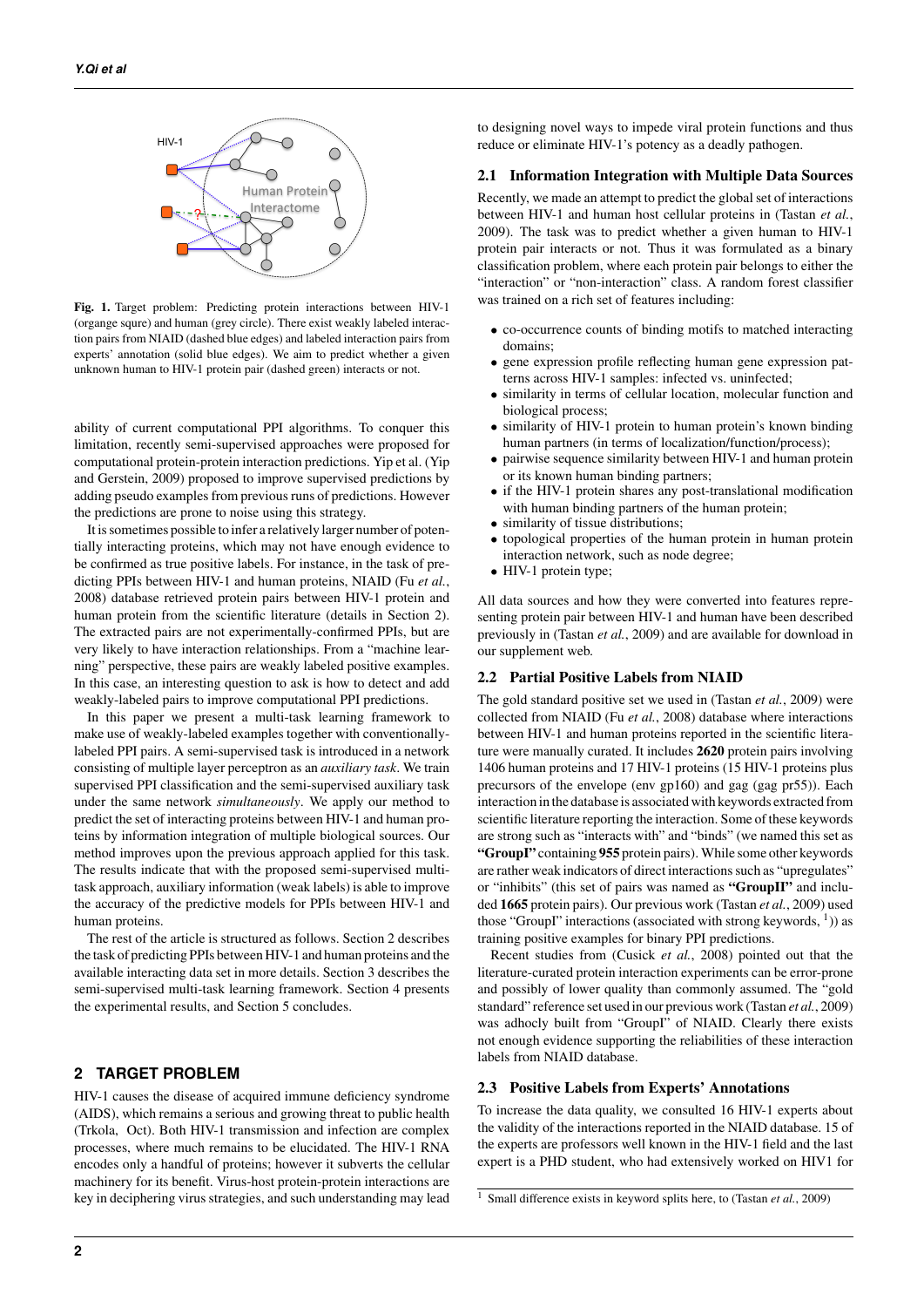Table 1. Basic statistics of feature & "gold standard" set.

|    | Features    Positive PPIs   Partial   Remaining    HIV-1   Human  <br>(experts) | Positive 1 | Pairs   | Protein   Protein |       |
|----|---------------------------------------------------------------------------------|------------|---------|-------------------|-------|
| 18 | 158                                                                             | 2119       | 352338* |                   | 20873 |

This also excludes 226 pairs experts labeled as "unsure"

five years. More details of experts' annotation process is provided in our supplementary web. HIV-1 experts were sent lists of interacting pairs along with the interaction keywords and the links to the articles reporting the interactions in NIAID. Experts are asked to annotate each pair with the "interact" label if they believe the reported pair is a true direct interaction. If, on the other hand, either they do not believe two proteins interact, annotating it with the label "not interacting", or they think the interaction might be indirect or they are unsure about the label, annotating it as "unsure or indirect". For each HIV-1 protein, the rules to select potential interaction partners sent to experts are *different*. If for a certain HIV-1 protein, the total number of interactions reported in NIAID is not many, we sent all of the interactions reported in the database. In other cases, only the subset of interactions associated with keywords "binds" or "interacts with" was sent (the longer the list is, the slower and more reluctant the experts' responses were). In this way 361 interacting pairs were annotated. Most of the interactions (256/361) were annotated by a single expert and the rest received labels from multiple experts. In cases where there was a disagreement between experts' opinions on the labels, the "majority vote" strategy was used to decide which label should be assigned. Finally this resulted in 158 protein pairs that HIV-1 experts annotated as direct interactions between HIV-1 and human proteins.

Thus, this set serves as our positive "gold standard" set. The rest of the NIAID dataset are treated as "partial positives" examples since not enough evidence is yet accumulated for them to be considered as direct interactions but they are likely candidates.

In summary, this binary classification task contains 158 "expertsannotated" positive example and 2119 partial positive (with 552 from "groupI" and 1567 from "groupII") PPI pairs (after removing those pairs labeled as 'not interact' and 'interact' from the experts). Each HIV-1 human protein pair is represented with 18 features. Related statistics of data sets used for this task are listed in Table 1.

The feature set used in our previous work (Tastan *et al.*, 2009) contains totally 35 attributes for each potential HIV-1 to Human protein pair. Among them, 17 items represent which one (assuming *i*) of the 17 HIV-1 proteins this pair involves with (with the *i* dimension set to 1 and all the other 16 dimensions set to zero). As mentioned above, since the creation process of experts annotated (positive) labels is correlated non-randomly with the type of HIV-1 proteins, we have to remove these 17 features, and use the remaining 18 features to describe each HIV-1 human protein pair. All labeled & partially labeled examples are shared in our supplementary web.

## **3 METHOD**

A *d*-dimensional ( $d = 18$ ) feature vector *x* was constructed for every protein pair (between a HIV-1 protein and a human protein). Each entry in the feature vector summarizes one biological evidence (asking, for example, "Does this HIV-1 protein include a certain motif that is highly likely to interact with one of the domains in the human protein?" (See Section 2.1). The target variable  $y \in {\pm 1}$ represents whether this pair interacts (1) or not (-1). Thus, the problem of predicting protein interactions is handled as a binary classification task.

Considering the small number of positive labels (158) and a larger set of partial labels (2119), we propose to design semi-supervised multi-task learning (SML) strategies for making use of both sets, to achieve better prediction performance.

Given a set of labeled examples  $(x_1, \ldots, x_L)$  and corresponding labels  $(y_1, \ldots, y_L)$ , our goal is to learn a supervised classifier (e.g. choose a discriminant function)  $f(x)$ , such that " $f(x_i) > 0$  if  $y_i = 1$ " or " $f(x_i) < 0$  if  $y_i = -1$ ".

# 3.1 A Multi-Layer Perceptron Network for Supervised PPI Prediction

The supervised classifier we chose is a multi-layer perceptron (MLP) network with *M* layers of hidden units that gives a 1-dimensional output:

$$
f(x) = \sum_{j} w_j^0 h_j^M(x) + b^0,
$$
 (1)

where  $w^O$  is the weight vector for the output layer. The  $m^{th}$  hidden layer is defined as

$$
h_i^m(x) = S\left(\sum_j w_j^{m,i} h_j^{m-1}(x) + b^{m,i}\right), m = 2, ..., M \quad (2)
$$

and *S* is a non-linear squashing function like "tanh". To train this supervised classifier, we employ the Hinge loss (on labeled examples):

$$
\sum_{i=1}^{L} \ell(f(x_i), y_i) = \sum_{i=1}^{L} \max(0, 1 - y_i f(x_i)).
$$
 (3)

# 3.2 Multi-Task Learning with Semi-Supervised Auxiliary Task

According to the available labels, we could formalize our objective as two tasks: (1) supervised classification with positive (from experts) and negative labels; (2) the usage of partial positive labels in order to improve the supervised classification. One natural way to combine two objectives is through multi-task learning.

Multitask learning is the procedure of learning several tasks at the same time with the aim of mutual benefits. A good overview of multitask learning, especially focusing on neural networks, can be found in (Caruana, 1997). The idea of sharing information learnt across sub-tasks seems a more economical use of data, where presumably all tasks are learnt *jointly*. A typical example is a MLP network where first layers will be shared to all tasks and typically learn levels of feature processing that are useful to all tasks.

In our problem, the second task aims to make use of weak positive labels and is auxiliary to the main classification. We call them "semisupervised auxiliary task" in this paper since the task, uses just weak labels with diverse levels of confidence (e.g. various keywords associated in NIAID database). Typical semi-supervised learning refers to the use of both labeled and unlabeled data during training. For our task, though not the typical semi-supervised setting, we view it as a similar setup and the proposed auxiliary tasks could be naturally extended to unlabeled data with side information, e.g. functional association between proteins.

Formally speaking, multi-task learning of supervised classification and semi-supervised auxiliary task equals to learning two tasks jointly with the optimization of the following loss function:

$$
\sum_{i=1}^{L} \ell(f(x_i), y_i) + \lambda \text{ Loss}(AuxiliaryTask)
$$
 (4)

There exist many ways to build this *auxiliary task* using MLP networks (e.g. different network structure and/or distinct loss function). In the following, we propose three possibilities (in Figure 2).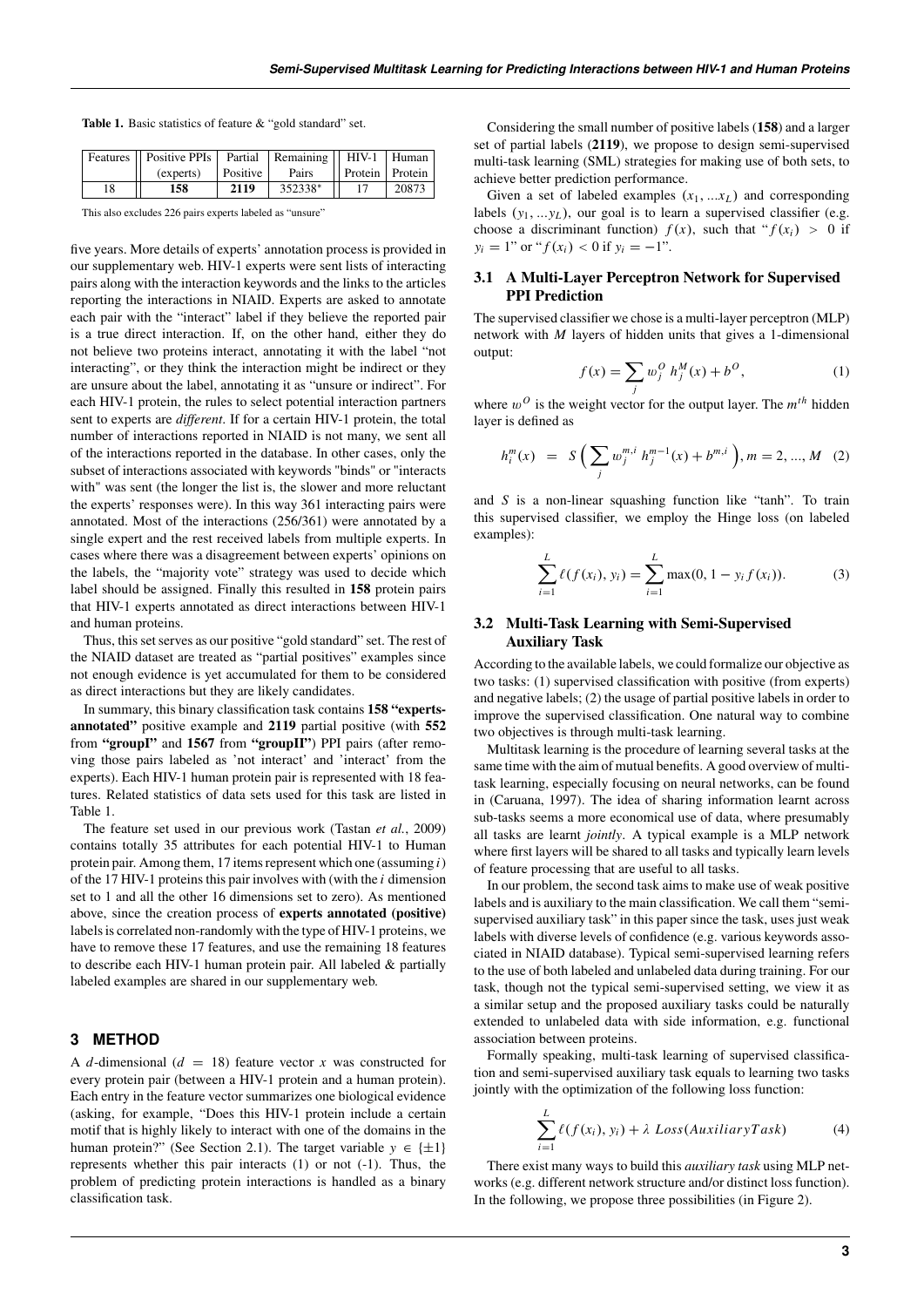

Fig. 2. To perform multi-task learning with the supervised PPI classification, three semi-supervised tasks have been proposed to extend the network structure of multi-layer perceptron: (a) training another classifier to distinguish partial positive and negative examples; (b) training a ranker to sort partial positive and negative data; (c) training an embedding on the output of the supervised classifier;

## 3.3 Auxiliary Task I: Classification

Figure 3(a) illustrates the first strategy to use partial labels. This is the classical way of multi-tasking in the MLP framework. Our auxiliary task shares the first *m* layers of the original MLP, but have a new output layer:

$$
g(x) = \sum_{j} w_j^{AUX} h_j^M(x) + b^{AUX}
$$
 (5)

This network is trained to *distinguish* partial positive examples from negative examples (e.g. classification), simultaneously as we train the original network on *labeled* data. Assuming a set of partially labeled examples  $(x_{L+1},...x_{L+U})$ . In this auxiliary task, they are assigned with corresponding pseudo labels  $(y'_{1+U}, ..., y'_{L+U})$ . We train this pseudo classficiation with hinge loss as well, which means,

$$
Loss(Auxiliary Task) = \sum_{j=L+1}^{L+U} \max(0, 1 - y_j'g(x_j))
$$
 (6)

## 3.4 Auxiliary Task II: Ranking

Illustrated in Figure 3(b), this time we use the same network architecture for both two tasks. The auxiliary information we know for the second task is "partial labeled PPI pairs are more likely to be true than negative pairs". This could be formalized as a "ranking" task using MLP: to rank "weak positive examples" highly than "negative examples" if ordering them by the output  $f(x)$  from the MLP. Naturally the above assumption comes to minimize a ranking-type margin cost:

$$
Loss(Aux.) = \sum_{p \in P} \sum_{n \in N} \max(0, 1 - f(x_p) + f(x_n)), \quad (7)
$$

where *P* means the index of partial positives and *N* represents the set of negative examples. The training is handled with stochastic gradient descent which samples the cost *online* w.r.t. (*p*, *n*).

#### 3.5 Auxiliary Task III: Embedding on Output

One key assumption used by many semi-supervised algorithms is the structure assumption, which assumes that points within the same structure (such as a cluster or a manifold) are likely to have the same label (Chapelle *et al.*, 2006). In Figure 2(c), we explore the partial labeled examples as a guidance to explore the hidden structure assumption in our data.

This could be pursued through an embedding technique proposed in (Weston *et al.*, 2008). The proposed model contains a network with two identical copies of the same function, with the same weights, and with outputs fed into a "distance"-measuring layer. Given two examples  $x_i$  and  $x_j$ , we can feed each of them into these two identical networks, and use the last "distance" layer to compute whether the two examples are similar or not (i.e. in terms of their network outputs). If we know in advance whether they are similar or not, this pairwise "labeling" could function as "hidden structure" guidance and can be used for learning of parameters in the network (Figure 2(c)). A margin-based loss following (Weston *et al.*, 2008) is chosen for training:

$$
L(f_i, f_j, W_{ij}) = \begin{cases} ||f_i - f_j||_2 & \text{if } W_{ij} = 1, \\ \max(0, m - ||f_i - f_j||_2) & \text{if } W_{ij} = 0 \end{cases}
$$
 (8)

This loss function encourages similar examples (where  $W_{ij} = 1$ ) to be close in output space, and dissimilar ones to have a distance of at least *m* from each other's output.  $W_{ij}$  specifies the similarity or dissimilarity between examples  $x_i$  and  $x_j$ , which serves as the "pairwise labeling" guidance for the embedding loss function.

With *partially labeled* examples in our data, we could derive a set of *Wi j* labels to embedding training. Three strategies are considered in our experiments to derive  $W_{ij}$ :

- $W_{ij} = 1$ , if both examples from the *partially labeled* set;
- $W_{ij} = 1$ , if one *partially labeled* example and the other from the positively *labeled* set;
- $W_{ii} = 0$ , if one *partially labeled* example and the other a negatively *labeled* example;

The main motivation is that even though examples of partial positive PPI sets have not enough evidence to be considered as direct interactions, they are highly likely candidates. Thus in the embedding of output space, these examples should be similar to each other, and dissimilar to negative examples. The embedding model is trained by the pairs of examples with  $W_{ij}$  labels. The training is also handled with stochastic gradient descent which samples the cost online w.r.t (*i*, *j*). Training steps either "push" similar examples together or "pull" dissimilar examples apart from each other. This hidden structure is exactly what we want to preserve in the space of output  $f(\cdot)$ in our data.

It is very natural to multi-task embedding task with our main supervised classification task. Since embedding model makes use of a neural network with two identical copies and an extra "distance measuring" layer, we can just use our supervised classifier MLP as the base network for embedding. This equals to add the embedding as a regularizer on our main classifier MLP. In Figure 2(c), a semisupervised regularizer is added on the supervised loss measured on the entire network's output (1):

$$
\sum_{i=1}^{L} \ell(f(x_i), y_i) + \lambda \sum_{i,j=1}^{L+U} L(f(x_i), f(x_j), W_{ij})
$$
(9)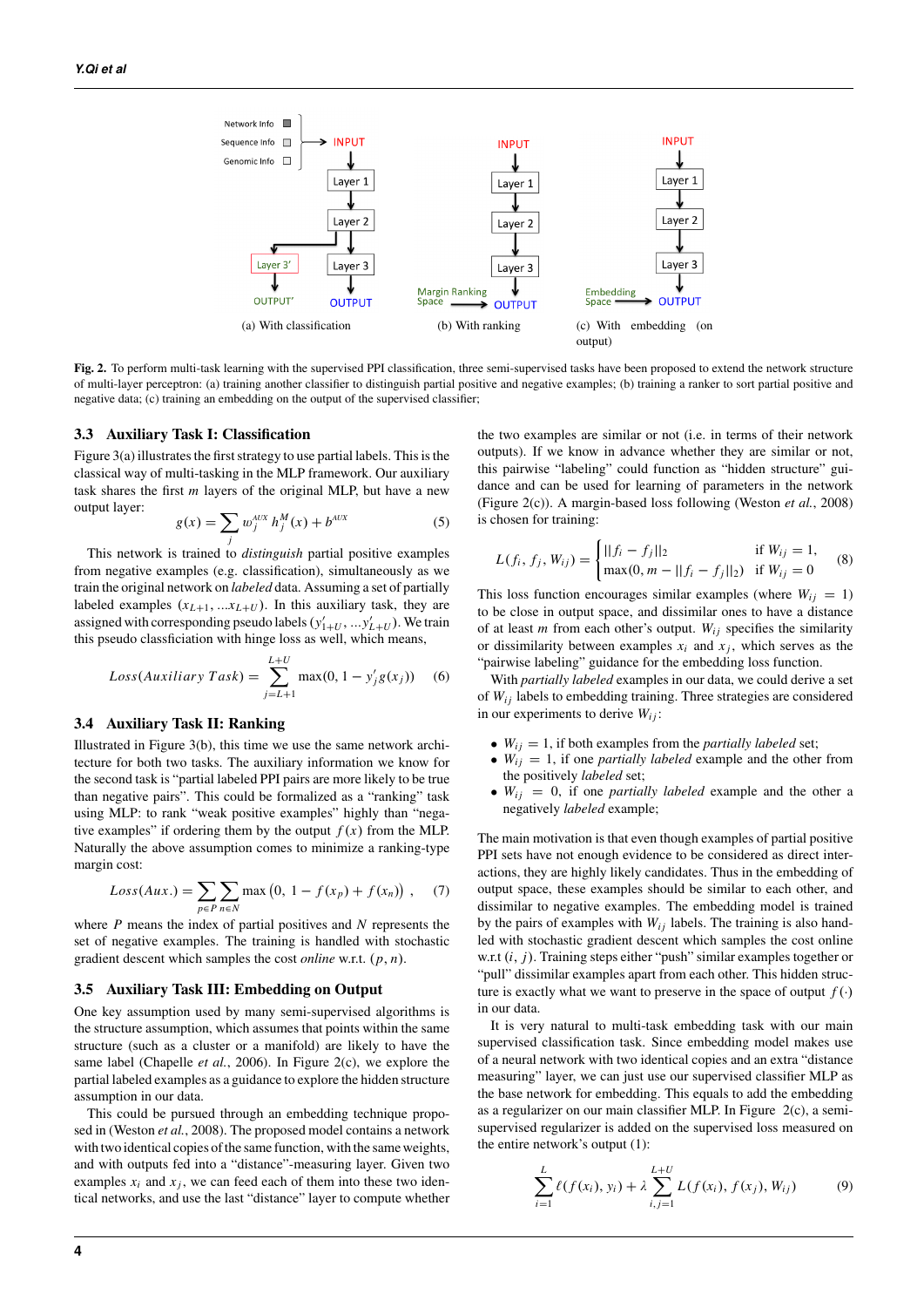|  |  | Algorithm 1 Multi-Tasking with Embedding on Layer |  |
|--|--|---------------------------------------------------|--|
|--|--|---------------------------------------------------|--|

**Input:** labeled data  $(x_i, y_i)$ ,  $i = 1, \ldots, L$ , partially labeled data  $x_i$ ,  $i = L + 1, \ldots, L + U$ , set of functions  $f(\cdot)$ , see Eq. (1): repeat Pick a random *labeled* example (*xi*, *yi*). Make a gradient step to optimize  $\ell(f(x_i), y_i)$ , see Eq. (3). Pick a random *partially labeled* example *x <sup>p</sup>*. Pick a random example  $x_q$ , where  $W_{pq} = 1$ . Make a gradient step for  $\lambda L(f(x_p), f(x_q), 1)$ , see Eq. (9). Pick a random *partially labeled* example *xm*. Pick a random example  $x_n$ , where  $W_{mn} = 0$ . Make a gradient step for  $\lambda L(f(x_m), f(x_n), 0)$ , see Eq. (9). until stopping criteria is met.

Here labeled training examples are denoted as  $x_i$ ,  $i = 1, \ldots, L$  and partially labeled examples are denoted as  $x_i$ ,  $i = L + 1, ..., L + U$ . Essentially, multi-tasking tries to classify labeled examples, whilst simultaneously the embedding tries to push the classification score of partial positive examples close to the scores of positive examples, and apart from those scores of negative labeled examples.

#### 3.6 Semi-Supervised Multi-Task Learning (SML)

The overall goal of the auxiliary task is to improve accuracy on the supervised task by uncovering hidden structures in the original data. All tasks, including classification, ranking and embedding, are trained by stochastic gradient descent. The training cooperation between the main task and the auxiliary task could be summaried as looping over two tasks:

- 1. Select the next task.
- 2. Select a random training example for this task.
- 3. Update the MLP network parameters for this task by taking a gradient step with respect to this example.
- 4. Go to 1.

To give a concrete example, the pseudocode of multitasking with "embedding output" case is given in Algorithm 1.

# **4 RESULTS**

## 4.1 Experimental Setting

When training the classification model, negative (non-interacting) examples are required. However it is almost impossible to show two proteins do not interact, a large set of non-interacting protein pairs does not exist. A commonly applied strategy is to randomly select protein pairs from all possible protein pairs as the negative set, excluding those known interacting ones. Here we exclude all those pairs that are in NIAID database. For interacting pairs between HIV-1 and human proteins, it is estimated that roughly only 1 in about 100 possible pairs actually interacts (Tastan *et al.*, 2009). This is an extremely unbalanced ratio between positive and negative sets. We use this ratio to build the negative set which includes  $\sim 16,000$ random negative pairs.

The positive pairs in our setting include only those PPIs pairs confirmed by the HIV-1 experts as "interacting" (158 pairs). The partial positive pairs (2119 left pairs of NIAID) function as auxillary information in the training phase only.

The experimental evaluation is based on five folds cross-validation (CV) with 20 randomly repeated CV runs to obtain average performance scores. The reason we repeat cross-validation runs is that randomness exists when sampling the negative training set. To conquer this random effect, we pursued multiple CV runs on multiple



Fig. 3. Two ways to train baseline classifiers for performance comparison. (a) train with positive + negative; (b) train with positive + partial positive (treat as positive) + negative.

independently sampled negative sets. Averaged performance scores are used for comparisons.

To measure the predictive power of SML for identifying protein interactions between HIV-1 and Human, we compared three variants of SML with two baseline classifiers. The SML models are named as: (1) SMLC: SML with auxiliary classification task; (2) SMLR: SML with auxiliary ranking task; (3) SMLE: SML with embedding on output space. Two baselines include: (1) RF: Random Forest; (2) MLP: Multi-Layer Perceptron Neural Net. Three SML methods and the MLP model are implemented using Torch 5 package (Weston *et al.*, 2008). Random Forest was from the Berkeley RF package (Breiman, 2001).

#### 4.2 Baselines to Compare

Our task formulation is closely related to the framework of supervised classification of protein pairs through information integration. (Tastan *et al.*, 2009) showed that RF give the state-of-art performance for the HIV-1 to human PPI prediction task (though partial labels "GroupI" used as *positive* for training in that case). Our SML models are built on MLP networks. Thus it is worth to compare and investigate how much improvement we could achieve beyond the baselines: MLP network classifier and the state-of-the-art RF classifier.

Moreover, we also evaluate the performance of both two base classifiers when adding those partially labeled positive pairs into the training positive (from experts). Ideally these partial labels should be weighted differently in the training compared to those experts' labels. But since partial positive pairs are associated with different keywords in NIAID, it is tricky to select the weights. We finally used a simple strategy in evaluation: just adding them as training positive examples into the current positive set. Figure 3 summarized two ways we utilized in training baseline classifiers. For the case in Figure 3(b), two baselines are named as: (1) RF-P: Random Forest adding partial positives in training; (2) MLP-P: Multi-Layer Perceptron Neural Net adding partial positives in training.

For each classifier, parameter optimization was carried out independently in identical cross-valiation fashion. Each method has distinct sets of parameters to tune. For SMLE, we need to learn the underline MLP network structure (hidden layer, hidden units, etc), the learning rate, choices of embedding pairs, ratio between embedding and classification during the joint training. For SMLC, we need to learn the underline MLP network structure, ratio between the main classification and the pseudo classification, and the learning rate. For SMLR, we need to learn the underline MLP network structure, ratio between the main classification and the pseudo ranking, the learning rate and the choices of pairwise ranking pairs. To avoid overfitting, we did not try very deep MLP architecture. Thus either linear (if possible) or adding one hidden layer was tried for MLP architecture. The best parameters found for the classification auxiliar model is with one hidden layer, 15 hidden units and learning rate 0.005. For the ranking model, the best setup is with linear layer with learning rate 0.01. For the SML "embedding output" model, the choice is one hidden layer, five hidden units, learning rate 0.005 and we train embedding with only the pushing apart step.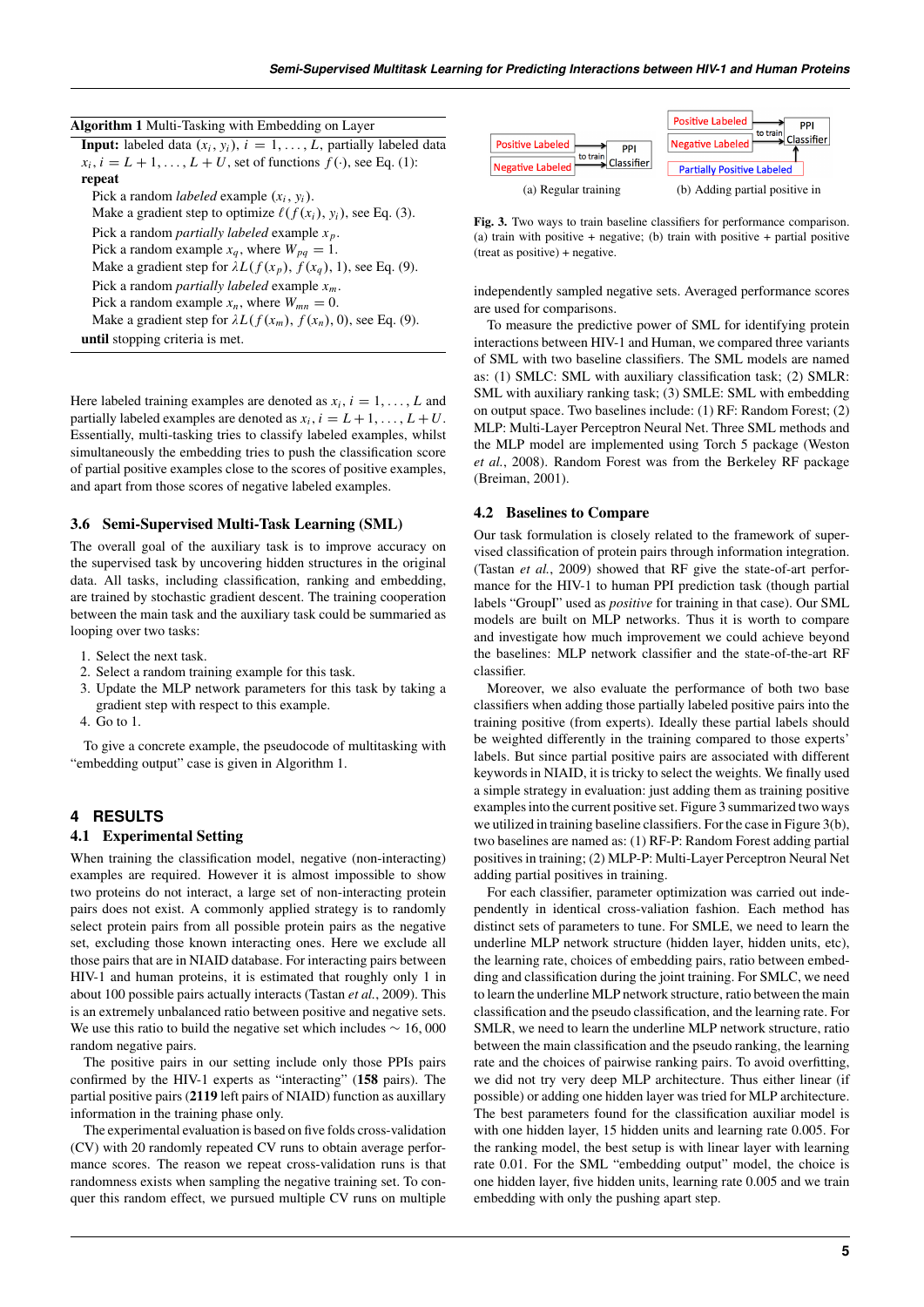## 4.3 Evaluation Metrics

When evaluating the performance of a classifier on an imbalanced test set such as is the case here, computing accuracy is not useful because a high true-negative (TN) rate can easily be obtained by chance. Therefore, we evaluated the quality of our predictive model using four metrics which ignore the success on the TN rate and summarize prediction performance over a range of output thresholds. (1) Mean Average Precision (MAP) score is used to summarize the precision recall curve and is the mean of the average precision scores across recall levels. Precision refers to the fraction of interacting pairs predicted by the classifier that are truly interacting ("true positives"). Recall measures how many of the known pairs of interacting proteins have been identified by the learning model. (2) Precision Recall breakpoint (PRB) score is the value of when precision is equal to recall across different cutoffs on the predicted score. (3) Receiver Operator Characteristic curves plot the true positive rate against the false positive rate for different cut-off values of the predicted score. The area under the ROC curve (AUC) is commonly used as a summary measure of diagnostic accuracy. (4) R50 is a partial AUC score that measures the area under the ROC curve until reaching 50 negative predictions, e.g. low false positive rate. For our prediction task where classes are extremely unbalanced, we are predominantly concerned with the condition where false positive rate is low.

All these score range between 0 and 1, where values close to 1 indicates more successful predictions.

## 4.4 Performance

Table 2 compares three proposed SML models and two baseline classifiers (each have two cases of training) using AUC R50, MAP, PRB and AUC scores. The scores are averaged from 20 randomly repeated five-folds Cross-Validation runs.

For two baselines, the second type of training (adding partial labels in) achieves better performance than the regular training, which is not surprising. MLP model (MAP-P 0.21) makes comparable performance to the state-of-the-art RF (MAP 0.213) model.

All SML models perform better than baseline strategies (the best MAP achieves 0.277, e.g. about 0.06 better than RF-P; the best R50 gets 0.310, about 0.08 better than RF-P). This is expected since our partial positive examples are associated with keywords describing PPIs. SML auxiliary tasks tried to capture the intrinsic patterns underlying these weak labels, from either labels themselves, or their pairwise relationships with other examples. Multi-tasking with MLP improve the performance compared to MLP alone. We conclude that SML achieves the state-of-art performance on the task of predicting interactions between HIV-1 and human protein.

Among three SML models, the SMLR- "ranking" and SMLE- "embedding on output" task seem to capture the patterns of partial labels better compared SMLC- "classification". We think this observation makes sense since essentially the only reliable assumption we could derive from weak positive labels is "partial positives are more likely to be interacting than negative random pairs". The ranking auxiliar task - SMLR performed training on this assumption exactly, which achieved the best R50 (0.310) and the best AUC (0.919) scores. Under the best parameter setup (learned by CV), the "embedding output"-SMLE task is similar to SMLR where it tried to push the network output value of partial positives apart from the output of random negatives. This achieved the best MAP (0.277, about 0.067 increase to RF-P) and the best PRB (0.326, about 0.045 increase to RF-P) scores. SMLC model could not capture this assumption directly, consequently resulting in less improvement from multi-tasking.

Furthermore, we tried to compare SML models directly with previous results in (Tastan *et al.*, 2009). Our current "gold standard"

| Table 2. Performance Comparison (with multiple metric scores).       |
|----------------------------------------------------------------------|
| SMLC: SML with classification task; SMLR: SML with ranking task;     |
| SMLE: SML with embedding on output; RF: Random Forest; MLP:          |
| Multi-Layer Perceptron Net. RF-P: RF adding partial positive; MLP-P: |
| MLP adding partial positive.                                         |

| Method      | <b>R50</b> | <b>MAP</b> | <b>PRB</b> | AUC   |
|-------------|------------|------------|------------|-------|
| <b>SMLC</b> | 0.277      | 0.263      | 0.312      | 0.905 |
| <b>SMLR</b> | 0.310      | 0.268      | 0.311      | 0.919 |
| <b>SMLE</b> | 0.309      | 0.277      | 0.326      | 0.908 |
| RF          | 0.199      | 0.135      | 0.180      | 0.893 |
| RF-P        | 0.230      | 0.213      | 0.281      | 0.896 |
| MLP         | 0.204      | 0.197      | 0.257      | 0.859 |
| MLP-P       | 0.229      | 0.210      | 0.282      | 0.893 |

positive set uses the 158 experts annotated interactions between HIV-1 and human proteins. Differently, (Tastan *et al.*, 2009) used 955 "GroupI" pairs as training positive. We tried to apply SMLR model on the same supervised PPI prediction runs in (Tastan *et al.*, 2009) and multi-task with the ranking task using "GroupII" 1665 pairs as partially labeled examples. This model gets an averaged 0.253 MAP score and RF achieved 0.230 MAP score in (Tastan *et al.*, 2009). The improvement is less impressive in this setting and we guess this is because "GroupII" set is not much larger than"GroupI" set.

## 4.5 Validation

A final model was trained with all available expert labeled interactions using the best parameter setting we found for SMLE. Since randomness exists when sampling the negative training set, we utilized multiple independently sampled negative sets to overcome this random effect and to reduce the potential bias inherent in using a single training set. Through bagging models trained with five randomly sampled negative sets, our final score is obtained through value averaging. We then ranked all HIV-1 to human protein pairs according to their classification score. The derived ranked order list were thresholded and the top ranked 2500 pairs build our list of predicted PPIs. This list is downloadable from our supplementary web.

Following (Tastan *et al.*, 2009), we carry two validations by checking whether the human proteins reported in the functional siRNA screen are ranked high in our predicted list. The siRNA screen identified 282 human genes to have an effect on HIV-1 infection (Brass *et al.*, 2008). Also we check the human proteins in our top ranked PPI list, whether they have been detected in virion (Ott, 2008) or not. This functional assay found that 316 human proteins are highjacked by HIV-1 in its virion. The predicted pairs that involve with the virion related human genes would be of great interest to HIV-1 virologists. Table 3 gives the statistics of overlapps between our predicted human partners to proteins found in the two reported functional screens. Clearly there is a good portion of predictions confirmed by these functional screens. Recently three other functional screened human gene lists (König *et al.*, 2008; Yeung *et al.*, 2009; Zhou *et al.*, 2008) related to HIV-1 become available online. We combine these three human gene lists with the one in (Brass *et al.*, 2008) to form a combined list called as "CombineFourSiRNA" in Table 3. We then check the overlap of this combined list to our top predicted human protein partners. The last column in Table 3 describes that nearly 10% predicted partners are validated by four siRNA screens, which gives strong indications of how good our predictions are.

## **5 CONCLUSIONS**

Supervised learning methods have been used for the task of classifying pairs of proteins as interacting or not. However their performance is restricted by the availability of labeled training examples, i.e. known PPIs. In many cases, there exist considerable amount of protein pairs, where an association is proposed in the literature but not